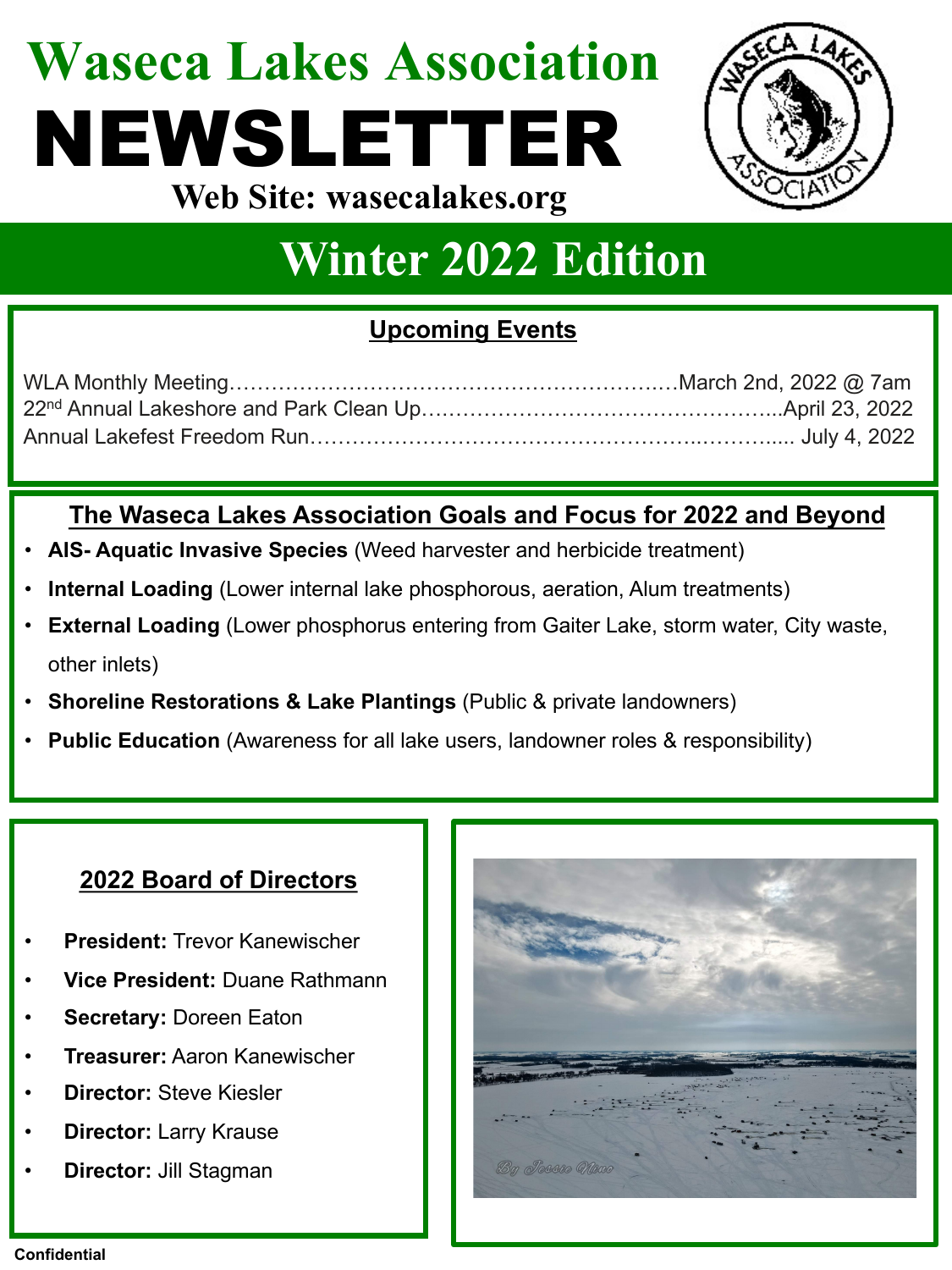### **Waseca Lakes Association President's Update**

It's certainly an exciting time to be part of the Waseca Lakes Association (WLA). Little did I know that I would be on a new board of directors, coming out of some long-time discussions with my brother Aaron. Aaron had been involved in the WLA in the past and we've talked a lot about the lake quality and improvements and how we can make a difference. We both grew up near the lake, swam at the beaches, grilled out at the parks, and were on the water many times over the years.

It really began moving ahead in June of 2021 with a couple of different discussions happening with some friends, Blair Nelson, Steve Kiesler, Larry Krause, Brian Harguth and Aaron. We met numerous times at The Boathouse with a variety of people. After a few inquiries and talking with people around the lake area, we realized that there are even more out-of-the area visitors and guests to Clear Lake and the area surrounding it than we ever imagined. Conversations drew us to reaching out to long time and Founding member of WLA, Duane Rathmann. If you haven't met Duane, he's the resident expert and historian of the WLA and Clear Lake. He's a great man and has dedicated a good portion of his life to the WLA and efforts to improving and maintaining lake quality here.

Our group had the same goals in mind, that we wanted to help to improve and maintain one of Waseca County's greatest natural assets, the lakes. Duane has worked hard over the 20 years with the WLA, and we quickly found out that he needed support. There is a lot of work that goes with being the voice of the lakes and working to maintain and improve lake quality, it's also very costly. We quickly raised some additional funding to spray as many acres of Eurasian milfoil on Clear Lake as the DNR would permit in July but knew there was a lot more that was needed.

A very rare opportunity to purchase Lake Minnetonka's largest and nicest weed harvester equipment coincidentally presented itself around the same time. Commissioners Blair Nelson and Brian Harguth, along with County Administrator Michael Johnson got involved and presented their idea of purchasing the 3 pieces. A harvester purchase that would normally have taken months, if not years, was completed within a month or two at less than half the price of new equipment. Waseca County Public Works staff are now tasked with developing a program for its use. A large task to complete, but we're very confident they will make things happen. We're certainly proud of the county taking this type of initiative, so please thank your commissioners for this.

Fast forward to the fall of 2021, the new WLA board began meeting and reorganizing. We've really been busy updating the website, focusing on main goals and projects, rallying some local donors, meeting with partners, gathering more information for landowners and researching what options are out there for controlling Aquatic Invasive Species (AIS). Many discussions are underway for 2022 including spraying the maximum amount of acres allowed by DNR, the County's harvesting project, looking at other solutions including fish habitat, Gaiter Lake improvements, public education, and encouraging lake shore owners to get involved.

Hopefully with all of these projects coming together, we can slowly make a difference in the years to come. There clearly is a lot to do, so we certainly appreciate any donations or contributions the public can make to help with the costs over the years. We would also encourage you to reach out to your commissioners and City Council to let them know you support initiatives to improve Waseca County's Greatest Natural Asset. Please feel free to contact me anytime if you have questions or comments.

Trevor Kanewischer WLA President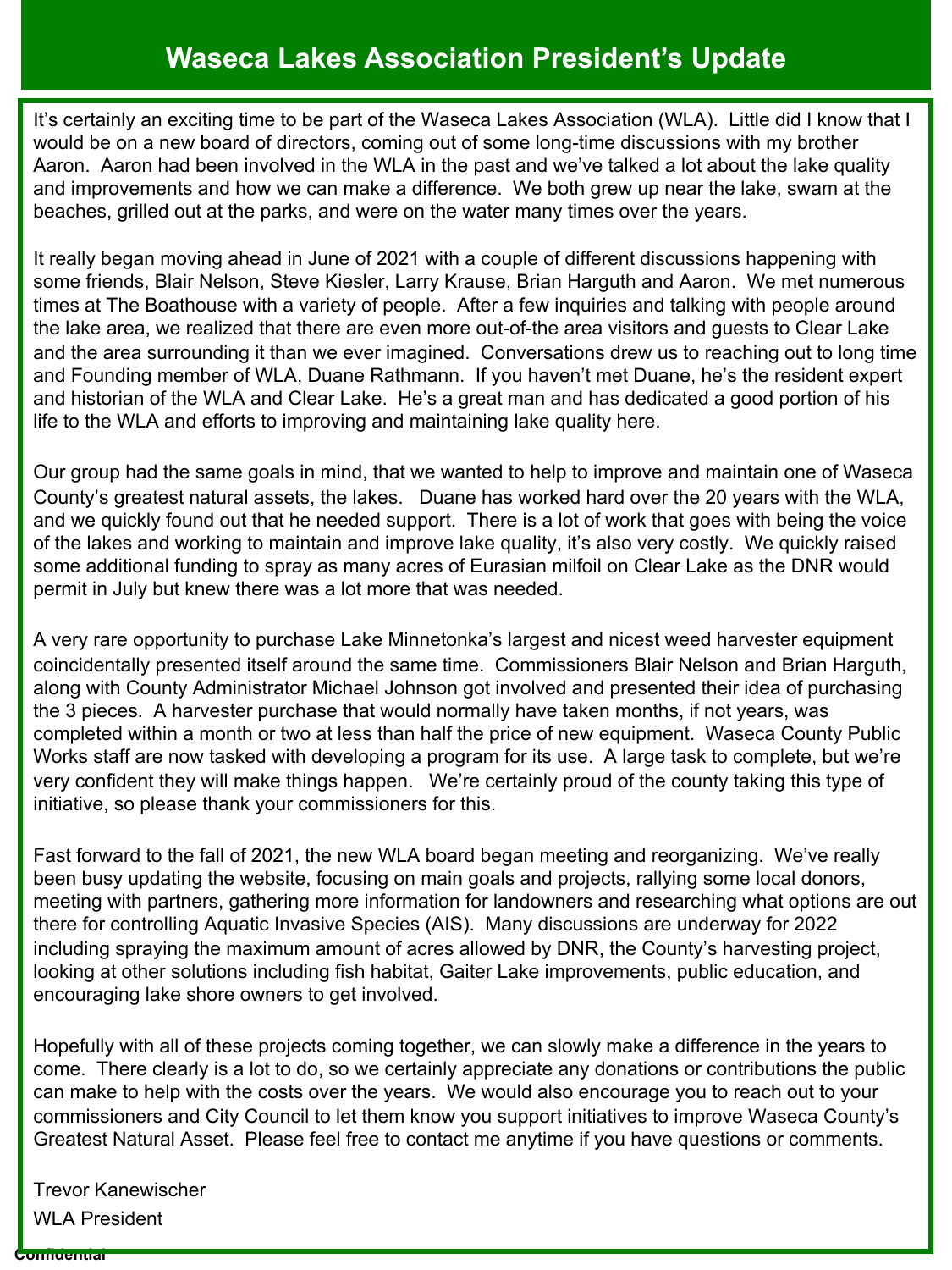# **AIS – Harvester Update**

We're excited to announce that the Waseca County Commissioners voted last year to purchase an Aquarius weed harvester, barge and conveyor equipment from The City of Minnetonka for use on Waseca County lakes with Clear Lake being the pilot project. When conflict struck the Lake Minnetonka harvesting project, it provided a very small and rare window to purchase some top of the line and very impressive equipment for under half the cost of new. The weed harvester and related equipment will be used for the harvesting of Aquatic Invasive Species (AIS) on Clear Lake, including curly-leaf pondweed and Eurasian watermilfoil. This harvesting project is a very big undertaking, but Waseca County has some really great people working on it. Waseca County Public Works has been tasked with operating and maintaining the program with the Waseca Lakes Association helping in any way we can. We're confident we'll see some great results with this and know we have some excellent people that are passionate about running with this project.

As many of you know, last year was a very bad year for weeds in area lakes due to low water levels, seasonally warmer weather, and years of little maintenance or treatment for AIS. The Waseca County Commissioners stepped up greatly in showing their support for one of Waseca County's great natural resources by purchasing this equipment. If you see the Waseca County Commissioners, please thank them for this unprecedented step in advancing lake water quality on Clear Lake.

The lake, the four attached parks, and the area it impacts, attracts hundreds of visitors from near and far every year and they are doing their part to show its importance to the community and our guests. This is one step in the right direction, with many other related projects coming together to help do our part in cleaning and maintaining Clear Lake for future generations to enjoy.





**Confidential**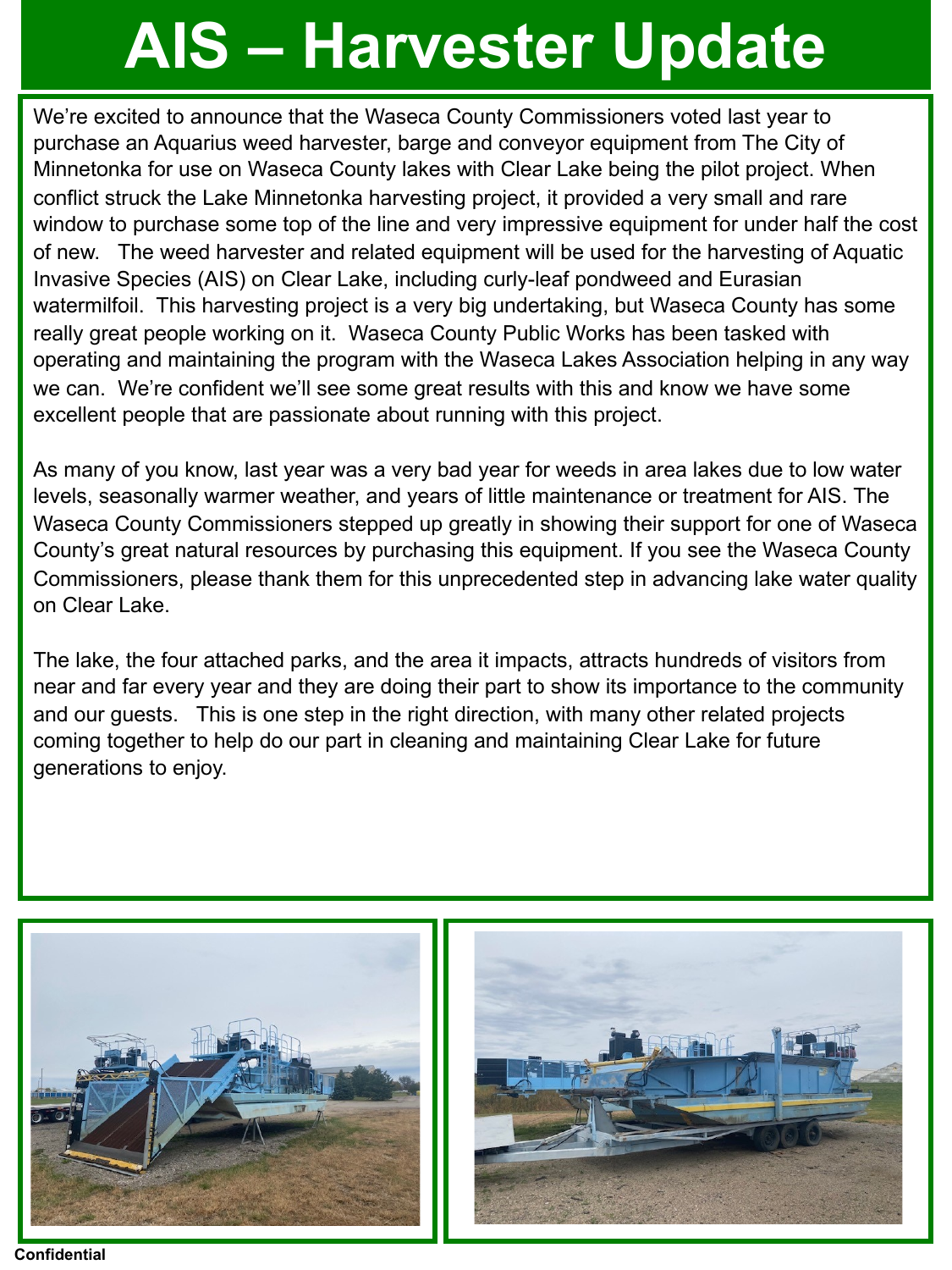## **Stewardship of Our Waters**

#### **Waseca Lakes Association Membership/Renewal Due**

The pandemic has demonstrated what a valuable resource our lakes are. At the same time, as more people utilized the lakes, it drew attention to the problems that exist with our area lakes, many of which are listed as impaired waters. As we begin 2022 and with a new WLA Board in place we have made some changes that we believe will allow us to have a greater impact.

In 2022, we have changed our membership period to follow the calendar year. This allows us to align our main source of revenue with the timing for grant applications and spring and summer project planning. At the same time, we have also created a membership structure that we hope will provide us some additional funding to achieve our goals.

- **Individual**: \$50+ includes annual membership, newsletter and e-mail correspondence
- **Lake Supporter**: \$100+ includes annual membership, newsletter, e-mail correspondence and website recognition
- **Business Membership**: \$250+ includes annual membership, newsletter, e-mail correspondence, WLA website advertising, Facebook recognition and Freedom Run tshirt recognition.
- **Business Lake Supporter**: \$500+ + includes annual membership, newsletter, e-mail correspondence, WLA website advertising, Facebook recognition and Freedom Run tshirt recognition.
- **Lake Lover**: \$1000+ Annual membership with newsletter, e-mail correspondence, WLA website advertising, Facebook recognition, Freedom Run t-shirt recognition, lake signage, sign at WLA events and recognition at ALL WLA sponsored events.

Attached with this newsletter is a membership form. You can complete by mail or you can utilize our new online feature which will allow you to provide your contact information and make your payment online. Your membership will help fund projects such as AIS management, lakeshore and park cleanup day, Lakefest activities, lakeshore restoration projects, doggie bags around the lakes, and other projects to promote water stewardship.

Thanks for your support. Please visit us at www.wasecalakes.org and like us on Facebook. We can also be reached by e-mail at wasecalakes@gmail.com.

**confidential**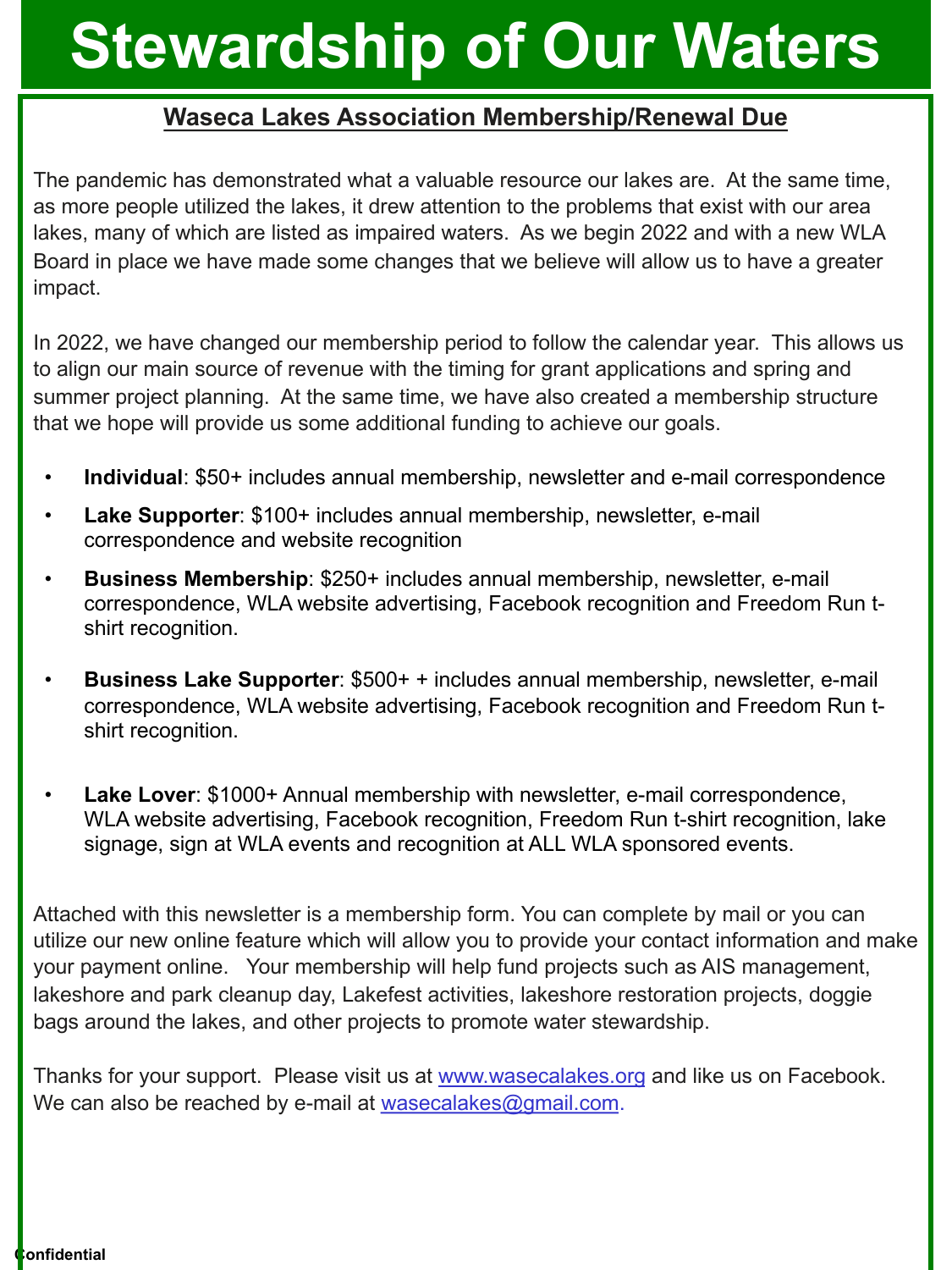

The purpose of The Waseca Lakes Association shall be to improve and maintain the water quality of the Waseca lakes and adjoining watershed for all users. The group will be organized as a non-profit organization to promote involvement and input from all watershed residents, interested persons and organizations through communication, action, and education.

Please join at **https://www.wasecalakes.org/** or by completing the below membership form.

- $\Box$  Individual \$50+
- $\Box$  Business \$250+
- q Lake Lover \$1000+

□ Lake Supporter \$100+ □ Business Lake Supporter \$500+

#### **WLA Membership Form**

**All donations are tax deductible. The WLA is a 501 (c)(3) nonprofit organization.**

|                                           |                                              |                       | City: _______________State: __________ZIP: _________Phone #: ___________________ |  |
|-------------------------------------------|----------------------------------------------|-----------------------|----------------------------------------------------------------------------------|--|
|                                           |                                              |                       |                                                                                  |  |
|                                           |                                              |                       | Please make checks payable to WLA and mail with membership form to:              |  |
| Waseca Lakes Association                  |                                              |                       |                                                                                  |  |
| 37428 Clear Lake Drive, Waseca MN 56093   |                                              |                       |                                                                                  |  |
|                                           |                                              | wasecalakes@gmail.com |                                                                                  |  |
| Areas of Interest (Check all that Apply): |                                              |                       |                                                                                  |  |
|                                           | <b>Water Quality</b><br>Recreation<br>Trails | ப<br>ப<br>ப           | AIS management<br>Fishing<br>Lakeshore and Park Clean Up                         |  |
|                                           | □ WLA Board                                  |                       | Volunteer (Freedom Run, Doggi Bag,                                               |  |

etc.)

#### **Confidential**

**Q** Other: